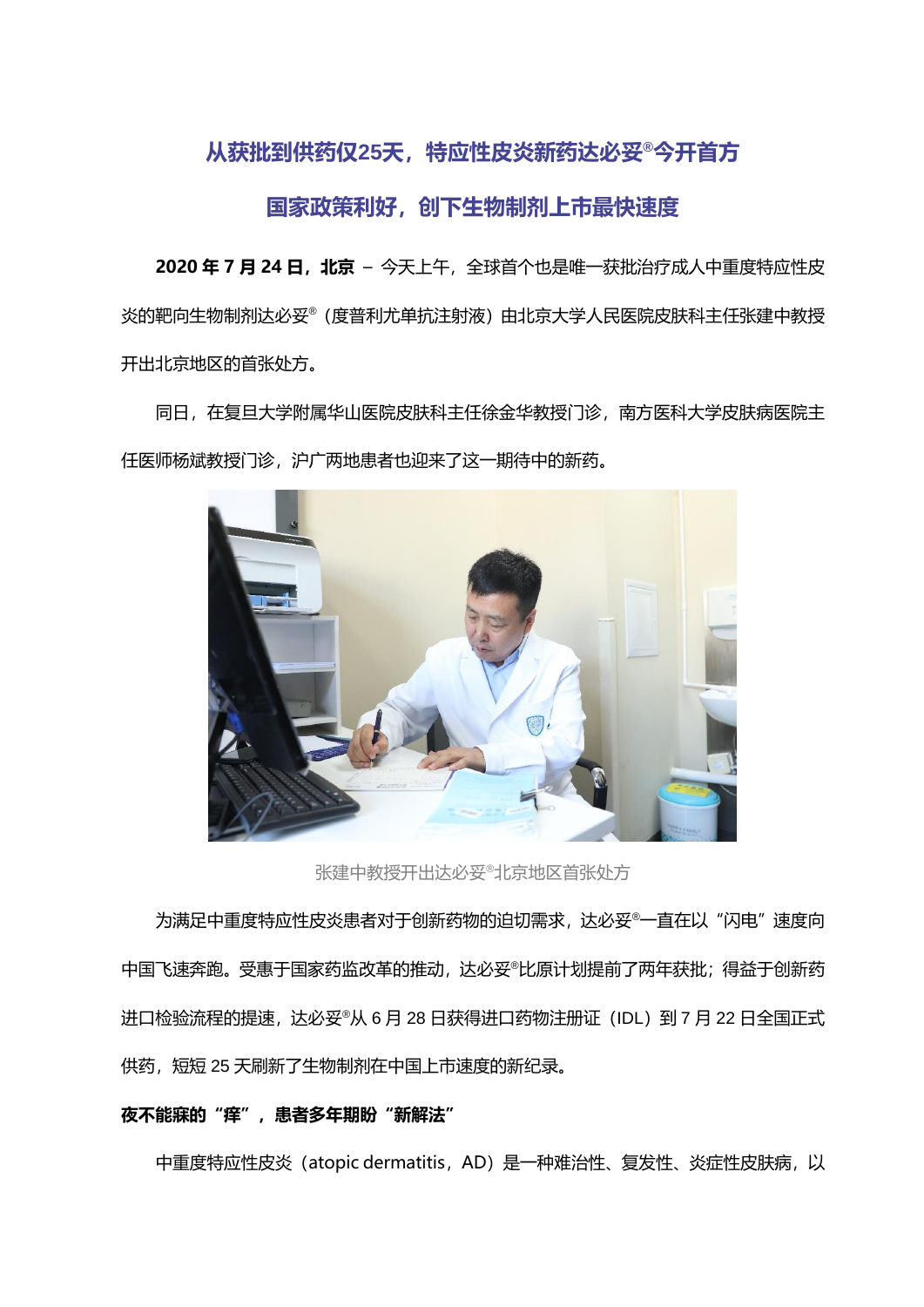反复发作的剧烈瘙痒和皮疹为主要临床表现,患者常合并过敏性鼻炎、哮喘等其他特应性疾病。 亚洲国家及地区多项调查显示,成人特应性皮炎的患病率为 0.9%-2.1%1,2,3。

"得了这个病之后就没睡过好觉,剧烈瘙痒在夜里最难熬,只能不停抓,用疼痛盖过瘙痒, 床单上满是皮屑和血,去过很多医院,也用过很多方法,可是一直没有得到有效的治疗。"王 女士患有特应性皮炎已有十几年,谈及这些年的求医之路她十分感慨:"患病后对工作和生活 影响很大,人变得越来越自卑,对生活失去了信心。"多数中重度特应性皮炎患者存在由皮肤 开裂、结痂和渗液等引起的疼痛和不适症状,如得不到有效控制,会影响患者的情绪和心理状 态,导致焦虑、抑郁以及孤独感。

#### **"闪电"速度造福患者,创新生物制剂加速上市**

张建中教授表示:"目前特应性皮炎的治疗仍然以外部用药如局部外用糖皮质激素,口服 糖皮质激素和免疫抑制剂为主,这些药物有的疗效欠佳,有的副作用较大,有的患者不能耐受, 因此常常达不到满意的疗效。作为一款靶向生物制剂,达必妥®的获批上市具有划时代意义,不 仅能够强效、快速、持续地缓解瘙痒、消除皮损等症状4,5,6,7,同时作为全人源单抗,还极少诱发

<sup>1</sup> CY HWANG, et al. Prevalence of Atopic Dermatitis, Allergic Rhinitis and Asthma in Taiwan: A National Study 2000 to 2007. Acta Derm Venereol 2010; 90: 589–594

<sup>&</sup>lt;sup>2</sup> YS Yu, et al. Prevalence of atopic dermatitis in Korea: analysis by using national statistics. J Korean Med Sci. 2012; 27(6): 681–685.

<sup>&</sup>lt;sup>3</sup> S. Barbarot, et al. Epidemiology of atopic dermatitis in adults: Results from an international survey. 2018, Allergy, 2018, 73 (6): 1284-1293.

<sup>4</sup> Simpson E L, Bieber T, Guttman-Yassky E, et al. Two phase 3 trials of dupilumab versus placebo in atopic dermatitis[J]. New England Journal of Medicine, 2016, 375(24): 2335-2348.

<sup>&</sup>lt;sup>5</sup> Silverberg J I, Yosipovitch G, Simpson E L, et al. Dupilumab treatment results in early and sustained improvements in itch in adolescents and adults with moderate-to-severe atopic dermatitis: analysis of the randomized phase 3 studies SOLO 1 & SOLO 2, AD ADOL, and CHRONOS[J]. Journal of the American Academy of Dermatology, 2020.

<sup>6</sup> Blauvelt, Andrew, et al. "Long-term management of moderate-to-severe atopic dermatitis with dupilumab and concomitant topical corticosteroids (LIBERTY AD CHRONOS): a 1-year, randomised, double-blinded, placebo-controlled, phase 3 trial." *The Lancet* 389.10086 (2017): 2287-2303.

<sup>7</sup> de Bruin - Weller, M., et al. "Dupilumab with concomitant topical corticosteroid treatment in adults with atopic dermatitis with an inadequate response or intolerance to ciclosporin A or when this treatment is medically inadvisable: a placebo - controlled, randomized phase III clinical trial (LIBERTY AD CAFÉ)." *British Journal of Dermatology* 178.5 (2018): 1083-1101.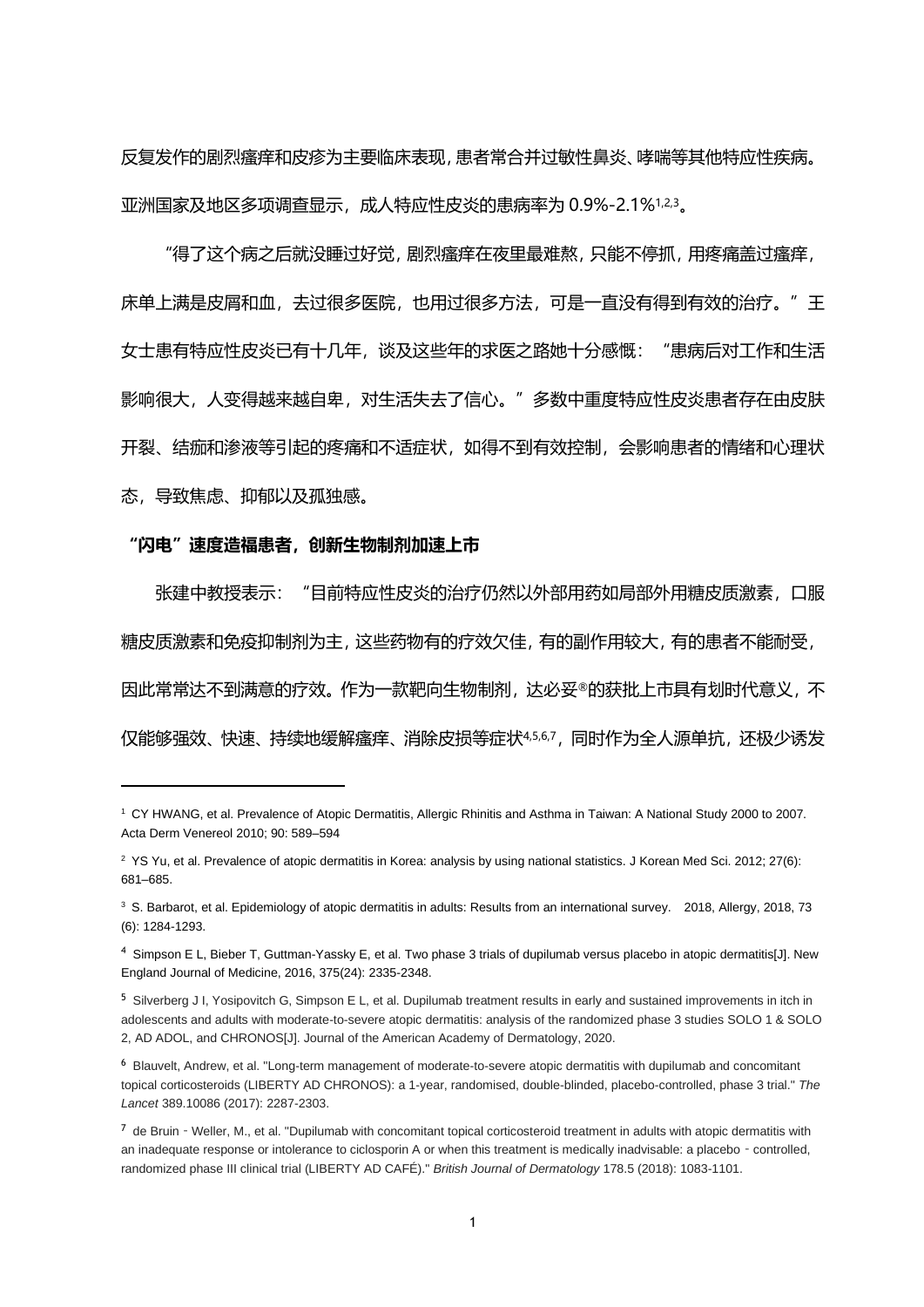

抗药抗体的产生, 其安全性与安慰剂相似, 达必妥®为患者带来全新的希望。"

达必妥®(度普利尤单抗注射液)创下生物制剂上市最快速度

作为创新生物制剂,不同于许多传统的化学药物主要通过肝肾代谢,达必妥®不经由肝肾消 除。除此之外,达必妥®不用进行一般生物制剂需要的用药前检查,其有效性和安全性已获多项 临床研究及真实世界研究证实。得益于"国九条"政策, 2019 年 2 月, 达必妥®被引进博鳌超 级医院皮肤病临床医学中心,在接受注射治疗的患者中同样体现出良好的安全性和耐受性。很 多患者通过中国 AD 之家等患者组织了解到这一消息后,都纷纷表达了对达必妥®早日上市的期 待。

"在国家优先审评审批的政策激励下, 创新原研药的引进一直在创造'中国速度', 此次 达必妥®引进的速度远超业内期待,是国家加速创新药物造福中国患者的有力践行。"张建中教 授说。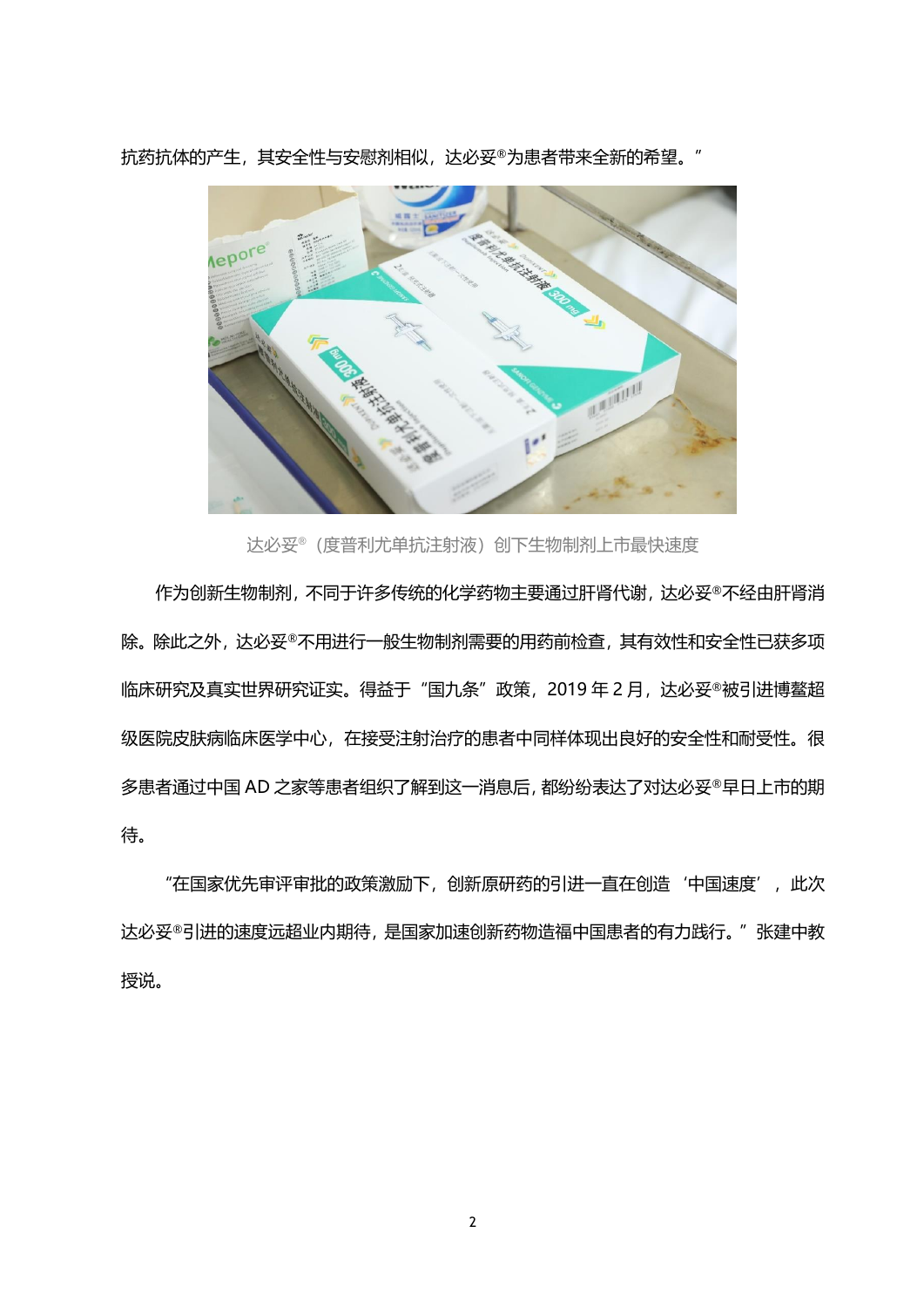

张建中教授为患者开具处方

不断提速的药监机制加速了临床急需创新药的上市。上海市食品药品检验所业务科主任史 晓晔表示: "这次的新纪录源于我们不断加快探索针对生物制剂的创新机制, 为达必妥®这样的 创新药开辟绿色通道。作为国家药监局治疗类单抗质量控制重点实验室,面对不断加快的创新 药上市速度,在技术上和人才上做好应对和储备,以高超的技术、优质的服务,在最短时间内 保质保量完成进口法定检验,希望尽全力让广大中国患者早一天用上创新药。"

赛诺菲特药全球事业部中国区总经理王柏康表示:"我们很自豪用短短 25 天实现达必妥® 在中国的获批上市,这个业界新标杆离不开政府各级监管部门包括上海海关和上海市食品药品 检验所对于创新药上市的大力支持,以及合作伙伴的积极配合。赛诺菲秉持患者为先,科学领 先的理念,携手镁信健康共同推出'关爱必达'患者关爱项目,以减轻患者的经济负担,使达 必妥®惠及更多患者。"

### **附:达必妥®(度普利尤单抗注射液)北京诊疗地图**

(达必妥®为处方药物,请谨遵医嘱使用,如需向专业医师咨询相关问题,可前往各医院问询)